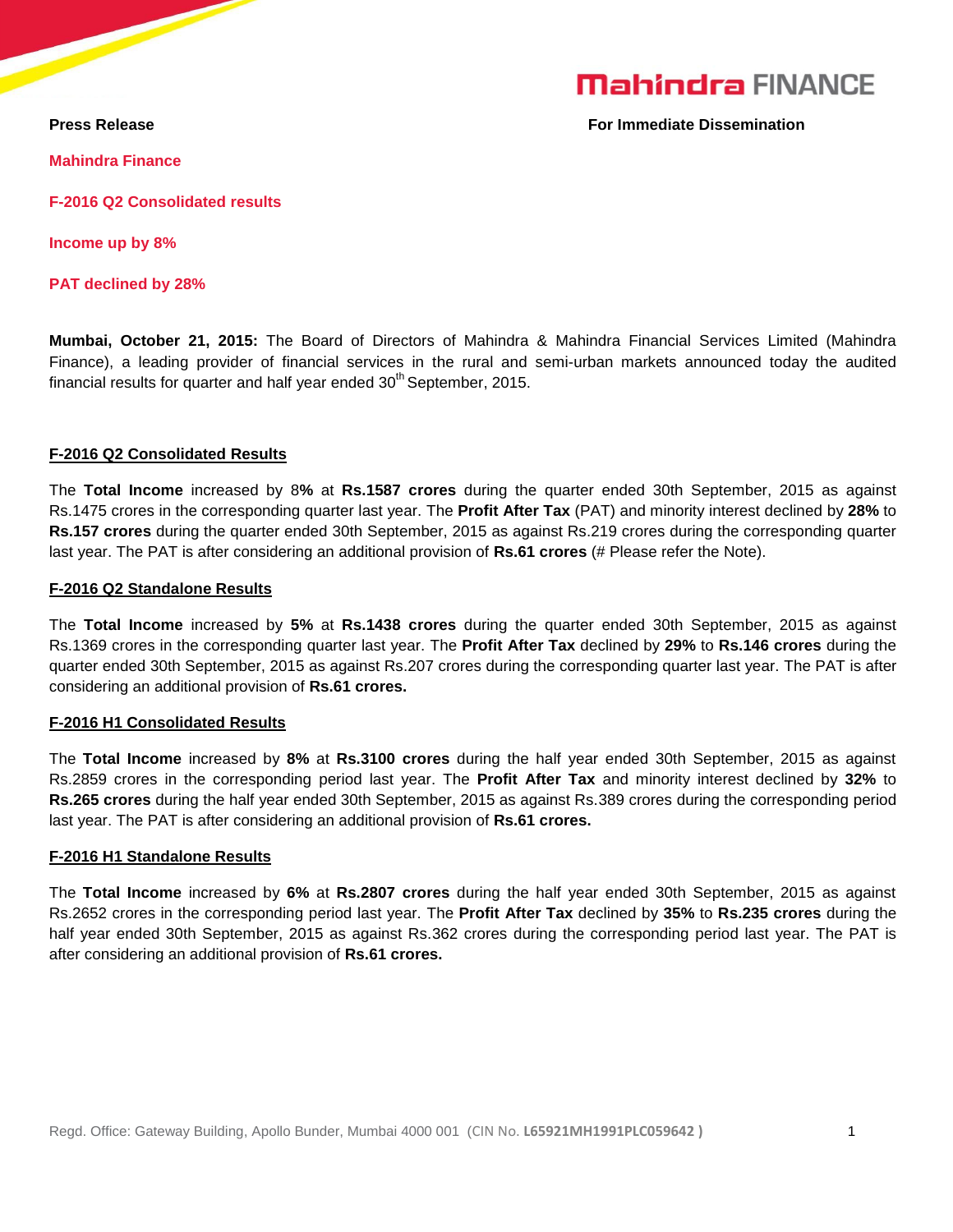



The Company follows prudential norms for income recognition, asset classification and provisioning for Non-Performing Asset (NPA) as prescribed by Reserve Bank of India (RBI) for NBFCs and has also been making additional provision on a prudential basis. The **Company has complied with the revised norms of recognizing NPAs at 5 months** applicable for the current financial year issued by the RBI vide its notification no. DNBR. 011/CGM (CDS)-2015 dt. March 27, 2015. The cumulative additional provision over the prevailing RBI norms is at Rs.705 crores.

The Company has complied with the revised regulatory norms of recognizing NPAs at 5 months applicable for the current financial year.

**# Note:** Effective from the current quarter ended 30th September, 2015, the Company as a prudent practice has also decided to accelerate the recognition of NPAs in a phased manner so as to meet the revised NPA norms of **4 months** before 31st March, 2017. Accordingly, an **additional provision of Rs.61 crores** (including income de-recognition) has been made with a consequent impact on standalone and consolidated Profit before tax for the quarter and half year ended 30th September, 2015.

#### **Operations**

During the quarter, the Company's customer base has crossed 3.8 million customers in the month of September 2015. The Company currently has a network of **1158** offices and Total Assets Under Management of **Rs. 38428 crores** as on 30th September, 2015 as against Rs. 35694 crores as on 30th June, 2015, a growth of 8%.

The Company has been consciously moderating disbursement growth in view of cash flow pressures faced by customers in semi urban and rural markets. The income growth has been impacted by lower disbursements. In view of below average monsoon during the period and low economic activities the customer cash flows have remained under pressure resulting in reduced collections.

#### **SUBSIDIARIES**

#### **Mahindra Insurance Brokers Limited (MIBL)**

During the half year ended 30th September 2015, MIBL registered **income** at **Rs.62.6 crores** as against Rs.56.1 crores, registering a growth of 12% over the same period previous year. The **Profit After Tax (PAT)** registered was **Rs.18.6 crores** as against Rs.17.5 crores, registering a growth of **6%** over the same period previous year.

#### **Mahindra Rural Housing Finance Limited (MRHFL)**

During the half year ended 30<sup>th</sup> September 2015, MRHFL **disbursed Rs. 680.9 crores** as against Rs. 427.1 crores during the same period previous year, registering a growth of 59 **%** over the same period previous year. MRHFL registered **income at Rs. 213.1 crores** as against Rs. 144.2 crores, a growth of **48 %** over the same period previous year.The **Profit After Tax** (PAT) registered was **Rs. 16.7 crores** as against Rs. **15.0** crores , registering a growth of **11%** over the same period previous year.

Regd. Office: Gateway Building, Apollo Bunder, Mumbai 4000 001 (CIN No. **L65921MH1991PLC059642 )** 2